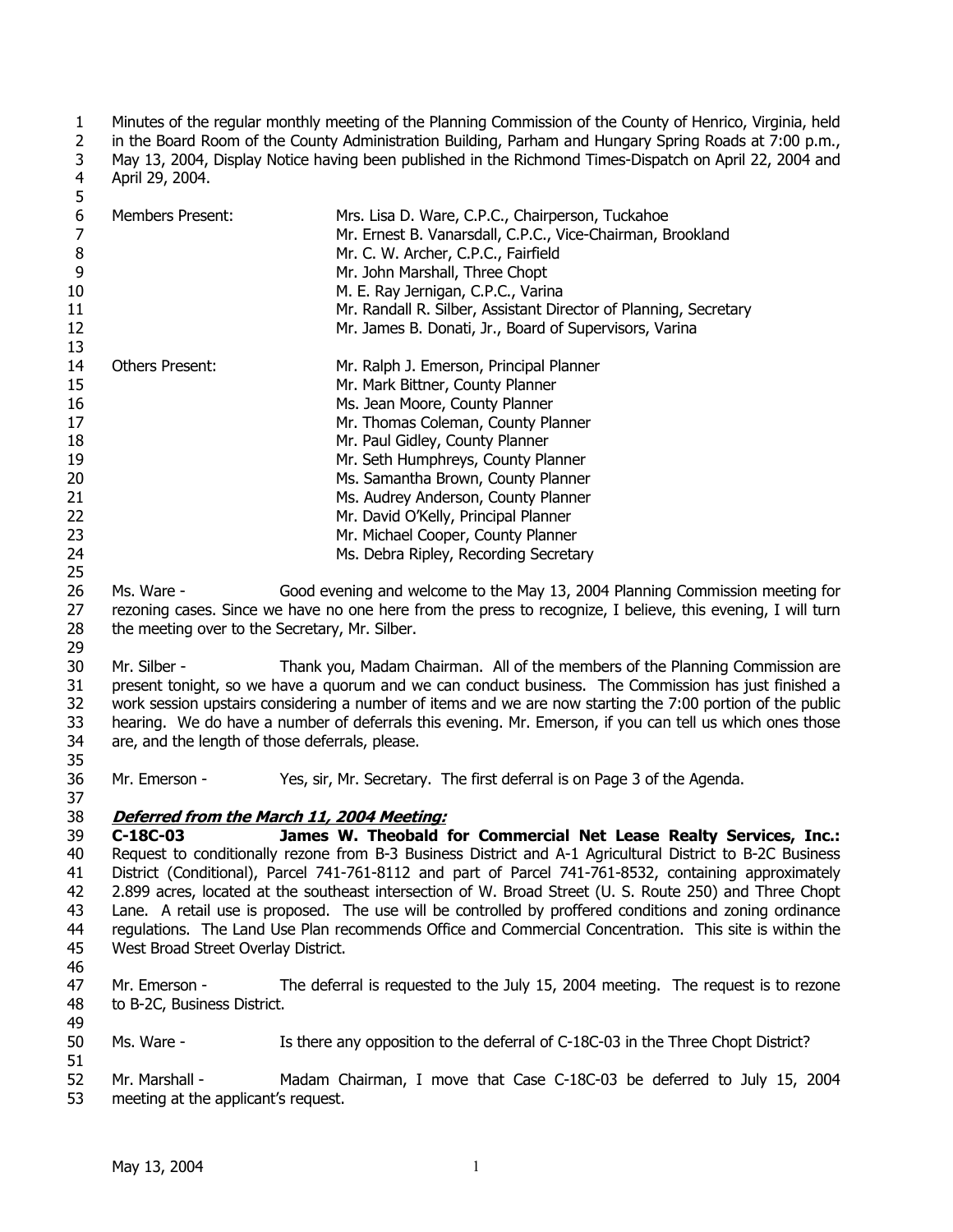- 54
- 55 Mr. Vanarsdall - Second.
- 56

81

87

98

57 58 59 Ms. Ware - I have a motion by Mr. Marshall and a second by Mr. Vanarsdall. All in favor say aye. All opposed say no. The motion passes.

60 61 62 At the applicant's request, the Planning Commission deferred Case C-18C-03, James W. Theobald for Commercial Net Lease Realty Services, Inc., to its meeting on July 15, 2004.

63 64 65 66 67 68 69 70 **C-22C-04 James Theobald for Reynolds Development, LLC:** Request to conditionally rezone from O-3C Office District (Conditional), B-3 Business District and M-1 Light Industrial District to O-3C Office District (Conditional) and B-3C Business District (Conditional), Parcels 767-744-9052, 767-744-6325, 765-744-6557, 766-745-8230 and 767-745-5402, containing 71.028 acres (31.192 ac. – O-3C; 39.836 ac – B-3C), located along the southeast intersection of I-64 and Glenside Drive and the southwest intersection of I-64 and W. Broad Street (U. S. Route 250). An office, hotel and retail development is proposed. The use will be controlled by proffered conditions and zoning ordinance regulations. The Land Use Plan recommends Planned Industry and Government. The site is in the Henrico County Enterprise Zone.

71 72 Mr. Emerson - Deferral is requested to the August 12, 2004 meeting.

73 74 75 76 Ms. Ware - Is there any opposition to the deferral of Case C-22C-04 in the Three Chopt District?

77 78 Mr. Marshall - Madam Chairman, I move that Case C-22C-04 be deferred to the August 12, 2004 meeting at the request of the applicant.

80 Mr. Vanarsdall - Second.

82 83 84 Ms. Ware - Motion made by Mr. Marshall and seconded by Mr. Vanarsdall. All in favor say aye. All opposed say no. The motion passes.

85 86 At the request of the applicant, the Planning Commission deferred Case C-22C-04 James Theobald for Reynolds Development, LLC to its meeting on August 12, 2004.

### 88 **Deferred from the January 15, 2004 Meeting:**

89 90 91 92 93 94 95 96 **C-27C-02 RFA Management, LLC:** Request to amend proffered conditions accepted with rezoning case C-32C-89, on Parcel 740-750-0178, containing 12.415 acres, located at the northeast intersection of Ridgefield Parkway and Glen Eagles Drive, the northwest intersection of Ridgefield Parkway and Eagles View Drive, and the southeast intersection of Eagles View Drive and Glen Eagles Drive. The amendment would change the maximum density allowed from 7,850 square feet per acre to 8,975 square feet per acre. The existing zoning is B-2C, Business District (Conditional). The Land Use Plan recommends Commercial Concentration.

97 Mr. Emerson - The deferral is requested to the August 12, 2004 meeting.

99 100 101 Ms. Ware - Is there any opposition to the deferral of Case C-27C-02, in the Tuckahoe District? No opposition. I move that Case C-27C-02 be deferred to the August 12, 2004 meeting at the applicant's request.

- 102
- 103 104 Mr. Vanarsdall - Second.
- 105 106 Ms. Ware - Motion made by Ms. Ware and seconded by Mr. Vanarsdall. All in favor say aye. All opposed say no. The motion passes.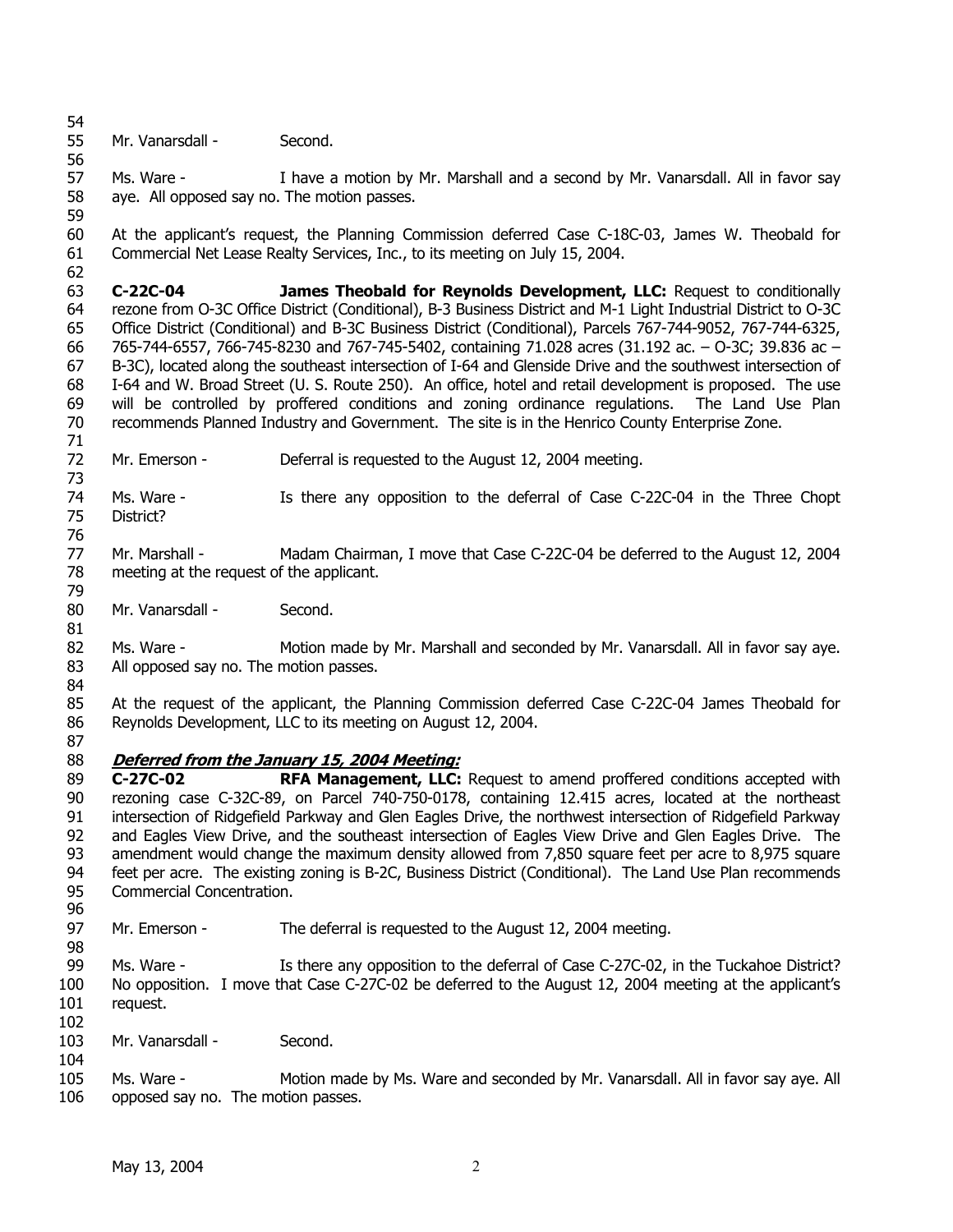108 109 At the request of the applicant, the Planning Commission deferred Case C-27C-02, RFA Management, LLC, to its meeting on August 12, 2004.

110

## 111 **Deferred from the March 11, 2004 Meeting:**

112 113 114 115 116 117 118 **C-56C-03 John W. Nelson, Jr. and Elizabeth N. Gottwald:** Request to conditionally rezone from A-1 Agricultural District to R-2AC One Family Residence District (Conditional) Parcel 802-696- 9269 and part of Parcel 803-696-6866, containing 41.758 acres, located on the east line of Osborne Turnpike approximately 0.41 mile north of Tree Ridge Road and approximately 240 feet west of the western terminus of Harmony Avenue. A single family residential subdivision is proposed. The R-2A District allows a minimum lot size of 13,500 square feet. The Land Use Plan recommends Suburban Residential 1, 1.0 to 2.4 units net density per acre.

119

124

127

129

132

120 121 Mr. Emerson - The deferral is requested to the July 15, 2004 meeting.

122 123 Ms. Ware - Is there any opposition to the deferral of Case C-56C-03 in the Varina District? There is no opposition. Mr. Jernigan.

125 126 Mr. Jernigan - Madam Chairman, I move for deferral of Case C-56C-03 to the July 15, 2004 agenda by request of the applicant.

128 Mr. Vanarsdall - Second.

130 131 Ms. Ware - Motion made by Mr. Jernigan and seconded by Mr. Vanarsdall. All in favor say aye. All opposed say no. The motion passes.

133 134 At the request of the applicant, the Planning Commission deferred Case C-56C-03, John W. Nelson, Jr. and Elizabeth N. Gottwald, to its meeting on July 15, 2004.

135

### 136 **Deferred from the March 11, 2004 Meeting:**

137 138 139 140 141 142 143 144 **C-13C-04 J. Kevin Humphrey for Mike Fleetwood:** Request to conditionally rezone from A-1 Agricultural District, M-1 Light Industrial District and M-2 General Industrial District to M-2C General Industrial District (Conditional), Parcels 819-704-9284, 820-705-3941, 820-705-5372, 820-706-5002, 820- 705-6725 and 819-703-7057, containing 105.164 acres, located at the southwest intersection of Monahan and Charles City Roads and the C&O Railroad. Light Industrial manufacturing with possible hotel/retail uses are proposed. The use will be controlled by proffered conditions and zoning ordinance regulations. The Land Use Plan recommends Planned Industry. The site is in the Airport Safety Overlay District.

145 Mr. Emerson - The deferral is requested to the May 12, 2005 meeting, 12 months.

146 147 Ms. Ware - Is there any opposition to the deferral of Case C-13C-04 in the Varina District?

149 150 151 152 Mr. Jernigan - Madam Chairman, there has been a change on this case. Originally they were going to defer this for 12 months, but after we consulted on some things, I am going to defer it to the July 15, 2004 meeting by the request of the Commission. So with that I will make a motion to defer Case C-13C-04 to the July 15, 2004 meeting, by request of the Commission.

153 154 Mr. Vanarsdall - Second.

156 157 Ms. Ware - Motion made by Mr. Jernigan and seconded by Mr. Vanarsdall. All in favor say aye. All opposed say no. The motion passes.

158

155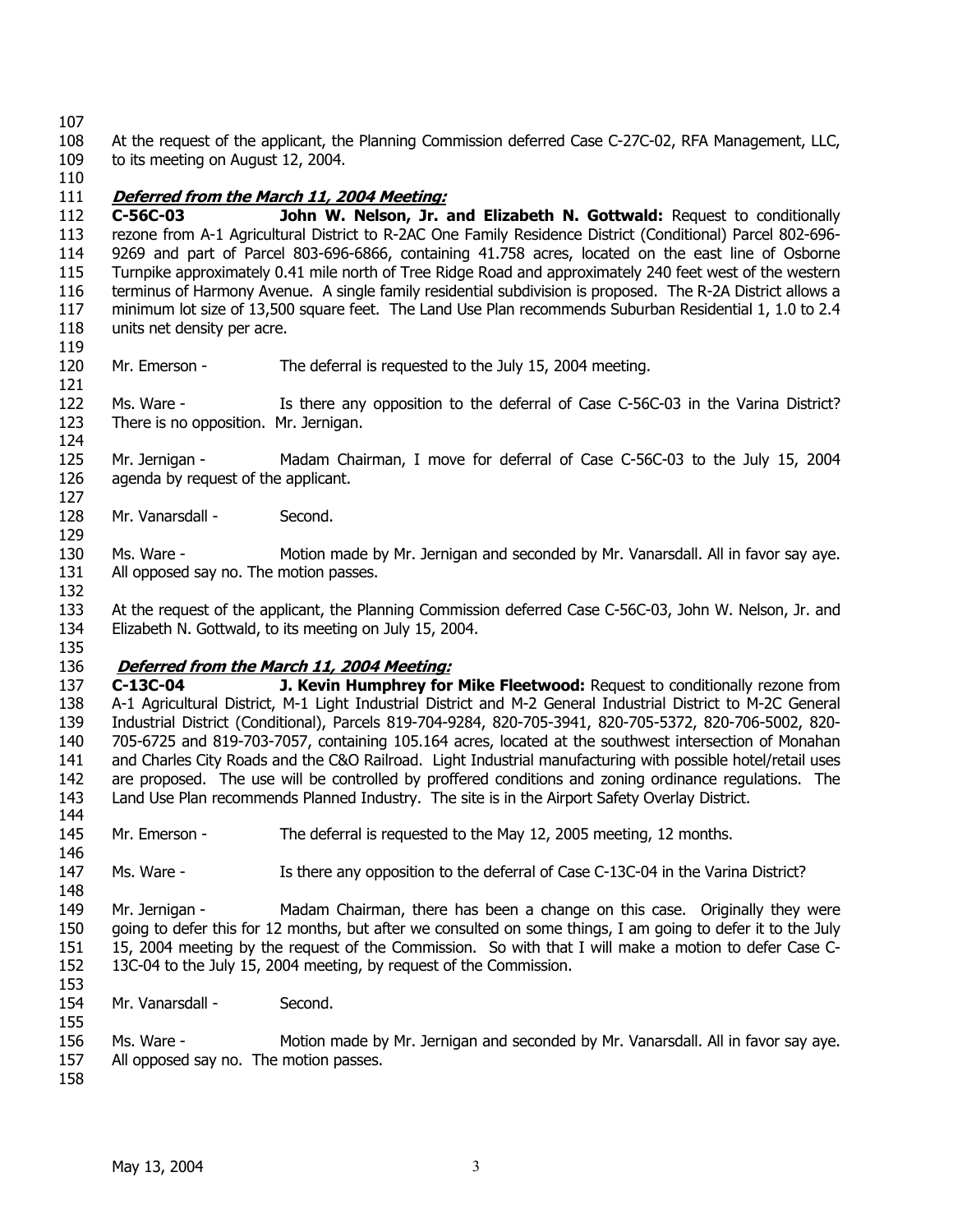The Planning Commission deferred Case C-13C-04, J. Kevin Humphrey for Mike Fleetwood, to its Meeting on July 15, 2004. 159 160 161 162 163 164 165 166 167 168 169 170 171 172 173 174 175 176 177 178 179 180 181 182 183 184 185 186 187 188 189 190 191 192 193 194 195 196 197 198 199 200 201 202 203 Mr. Silber - Does that conclude the deferrals? No withdrawals, tonight? Is that correct? Mr. Emerson - That is correct. Mr. Silber - I believe we have two items on the expedited agenda. These are items that the Commission, at this point, there are no outstanding issues. The staff is recommending approval of these items. The Commissioner from that district is comfortable with the request and unless there is opposition on these expedited items, they would be heard without public hearing. So, Mr. Emerson, if you can walk us through those two expedited items, please. Mr. Emerson - Yes, sir. Mr. Secretary. **SUBDIVISION (Deferred from the April 21, 2004, Meeting)**  Hunton Meadows (April 2004 Plan) **Foster & Miller, P.C. for WWJ, L.C., Hunton Associates, L.L.C., RMA Hunton, L.C. and Atack/Eagle Hunton Meadows, LC:** The 19.423-acre site proposed for a subdivision of 39 single-family homes is located on the northern line of Mountain Road, approximately 100 feet east of the intersection of Old Mountain Road and Mountain Road on parcels 763-772-8743 and 764-772-1731. The zoning is R-2AC, One-Family Residence (Conditional) and R-2, One-Family Residence District. County water and sewer. **(Brookland) 39 Lots** Ms. Ware - Is there any opposition to hearing this case on the expedited agenda, Hunton Meadows (April 2004 Plan)? No opposition. Mr. Vanarsdall - Madam Chairman, I move that we approve the Subdivision Hunton Meadows (April 2004 Plan), with the annotations on the plans and the following conditions Nos. 12 through 20. Mr. Marshall - Second. Ms. Ware - Motion made by Mr. Vanarsdall and seconded by Mr. Marshall. All in favor say aye. All opposed say no. The motion passes. The Planning Commission approved Subdivision Hunton Meadows, (April 2004 Plan), subject to the annotations on the plans, the standard conditions for subdivisions served by public utilities and the following additional conditions: 12. Each lot shall contain at least 13,500 square feet. 13. Any necessary offsite drainage easements must be obtained prior to approval of the construction plan by the Department of Public Works. 14. The proffers approved as part of zoning case C-2C-04 shall be incorporated in this approval. 15. Prior to requesting the final approval, a draft of the covenants and deed restrictions for the maintenance of the common area by a homeowners association shall be submitted to the Planning Office for review. Such covenants and restrictions shall be in form and substance satisfactory to the County Attorney and shall be recorded prior to recordation of the subdivision plat. 16. Any future building lot containing a BMP, sediment basin or trap and located within the buildable area for a principal structure or accessory structure, may be developed with engineered fill. All material shall be deposited and compacted in accordance with the Virginia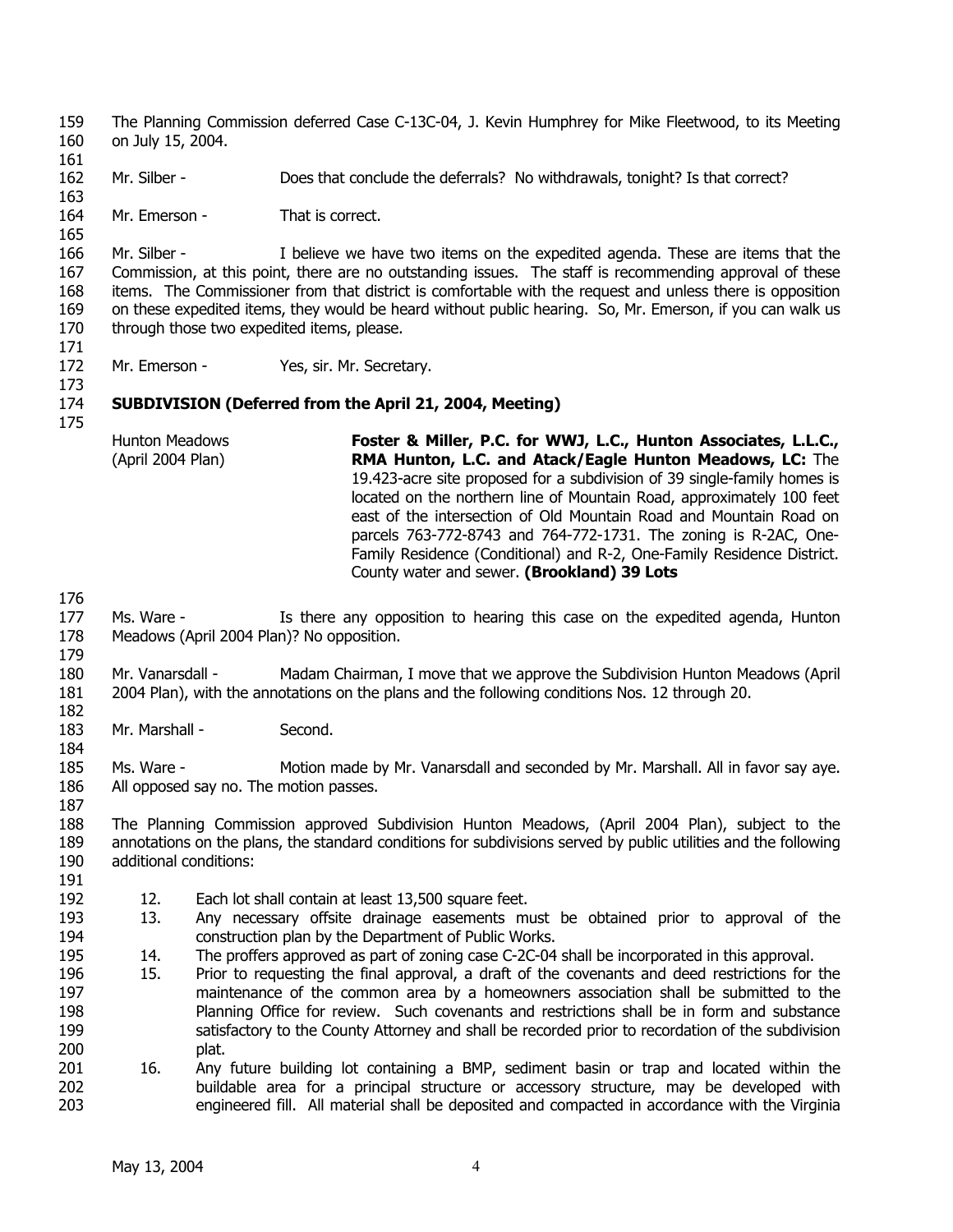| 204 |     | Uniform Statewide Building Code and geotechnical guidelines established by a professional       |
|-----|-----|-------------------------------------------------------------------------------------------------|
| 205 |     | engineer. A detailed engineering report shall be submitted for the review and approval by the   |
| 206 |     | Building Official prior to the issuance of a building permit on the affected lot. A copy of the |
| 207 |     | report and recommendations shall be furnished to the Directors of Planning and Public Works.    |
| 208 | 17. | Building permits for no more than 6 lots shall be issued prior to the construction of a second  |
| 209 |     | point of access.                                                                                |

- 210 211 212 18. The detailed plant list and specifications for the landscaping to be provided within the 25-footwide planting strip easement along Mountain Road shall be submitted to the Planning Office for review and approval prior to recordation of the plat.
- 213 214 215 19. The detailed plant list and specifications for the landscaping to be provided within the 25-footwide planting strip easement adjacent to Interstate 295 shall be submitted to the Planning Office for review and approval prior to recordation of the plat.
- 216 217 20. The applicant shall work with the Planning Staff to finalize the proposed location and size of the reserved parcel prior to final approval of the subdivision.

# 219 **Deferred from the April 15, 2004 Meeting:**

220 221 222 223 224 225 **P-2-04 Ale House of Innsbrook, Inc.:** Request for a Provisional Use Permit under Sections 24-58.2(a), 24-58.2(d), 24-58.2(e) and 24-122.1 of Chapter 24 of the County Code to allow four (4) video games and one pool table in a restaurant with outdoor dining, along with extended operating hours for restaurant use and billiard parlor, containing 9,700 square feet (billiard parlor 900 square feet), on part of Parcel 747-760-9391, located at 4040 Cox Road (The Innsbrook Shoppes). The existing zoning is B-2C Business District (Conditional). The Land Use Plan recommends Commercial Concentration.

- 227 228 Ms. Ware - Is there any opposition to hearing this case P-2-04 on the expedited agenda, in the Three Chopt District?
- 230 Mr. Marshall - Madam Chairman, I move approval of P-2-04, Ale House of Innsbrook, Inc.
- 232 Mr. Vanarsdall - Second.

234 235 Ms. Ware - Motion made by Mr. Marshall and seconded by Mr. Vanarsdall. All in favor say aye. All opposed say no. The motion passes.

237 **REASON:** Acting on a motion by Mr. Marshall, seconded by Mr. Vanarsdall, the Planning Commission voted 5-0 (one abstention) to recommend that the Board of Supervisors **grant** the request because it is reasonable in light of the surrounding uses and existing zoning on the property. 238 239 240

241 Mr. Emerson - That concludes the expedited, withdrawals and deferrals for tonight.

243 Mr. Silber - **OK.** Thank you very much.

#### 244 245 **FAIRFIELD:**

246 247 248 249 250 **C-20C-04 Eric L. Walker:** Request to conditionally rezone from A-1 Agricultural District to RTHC Residential Townhouse District (Conditional), part of Parcel 807-733-6105, containing 17.827 acres, located along the west line of N. Laburnum Avenue approximately 1,360 feet southeast of its intersection with Harvie Road. The maximum density allowed in the RTH District is nine (9) units per acre. The Land Use Plan recommends Office. The site is in the Airport Safety Overlay District.

251 252 253 254 Ms. Moore - Good evening, Commissioners. Thank you, Mr. Secretary. Ms. Ware - Is there any opposition to this case? No opposition. Go ahead, Ms. Moore.

255

218

226

229

231

233

236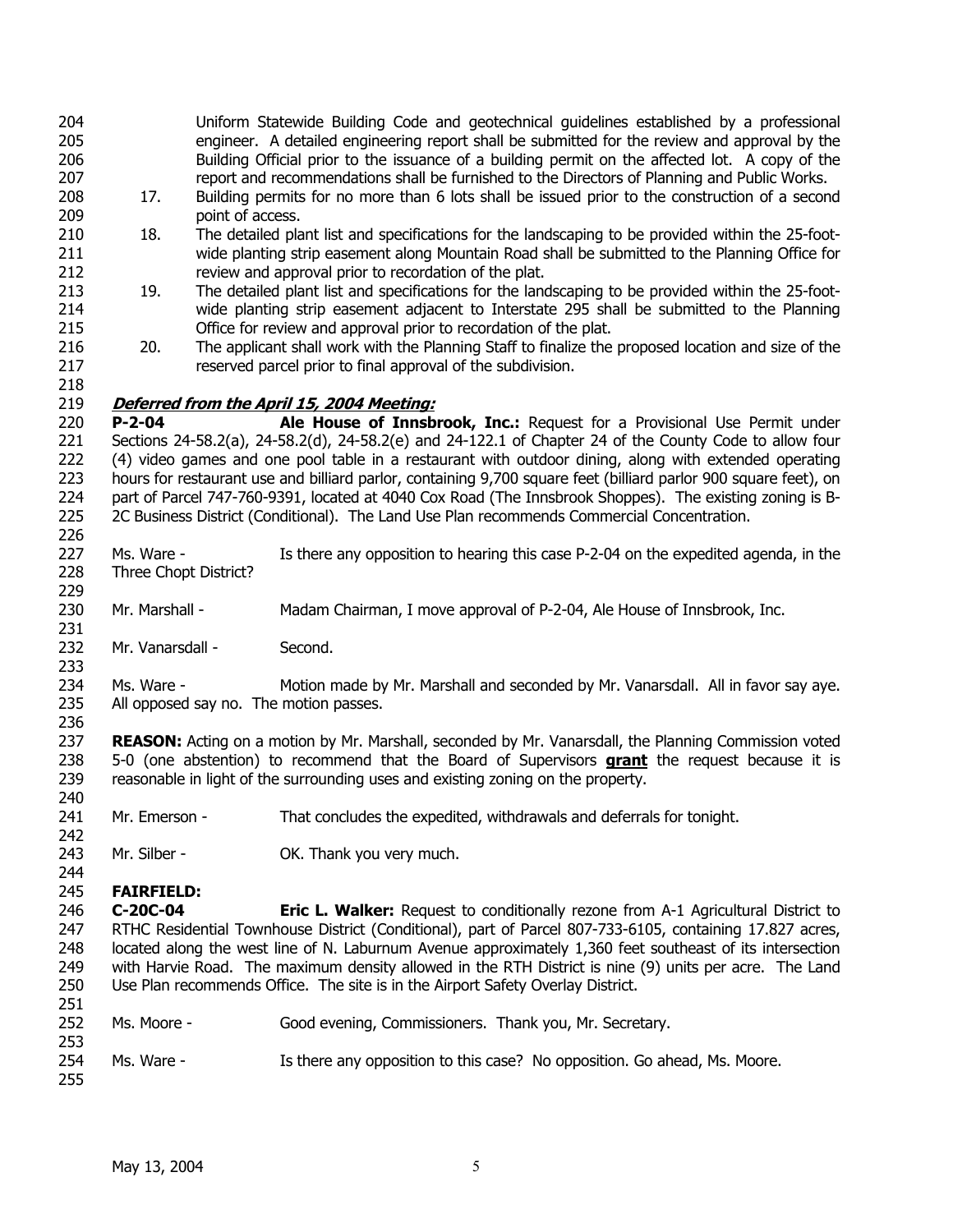256 257 Ms. Moore - The applicant has submitted two rezoning cases and if I could refer to Mr. Secretary, would we like to hear both of these cases at once?

259 260 Mr. Silber - Yes. I think you reminded me of that earlier, but I forgot. Yes, why don't we call both cases. They are across the street from one another and the request for rezoning is the same.

262 263 264 265 266 267 **C-21C-04 Eric L. Walker**: Request to conditionally rezone from A-1 Agricultural District to RTHC Residential Townhouse District (Conditional), part of Parcel 807-733-6105, containing 18.563 acres, located at the southeast intersection of N. Laburnum Avenue and Harvie Road. The maximum density allowed in the RTH District is nine (9) units per acre. The Land Use Plan recommends Office. The site is in the Airport Safety Overlay District.

268 269 270 Ms. Ware - Let me restate again. Is there anyone in opposition to C-20C-04 and C-21C-04, both in the Fairfield District. There is no opposition. You may begin, Ms. Moore.

271 272 273 274 275 276 277 278 279 280 281 282 283 284 285 286 287 288 289 290 291 292 293 294 295 296 Ms. Moore - Thank you. As we explained, the applicant has submitted two rezoning cases, C-20C and C-21C-04. We are proposing to hear both cases together since essentially they have the same proffers and exhibits, and it will be developed as one project. They are splitting into two cases because Laburnum Avenue divides the property. Together, this request would rezone 36.69 acres from A-1 Agricultural to RTHC, Residential Townhouse District (Conditional), to allow the development of townhouses for sale. The RTH District permits up to 9 units per acre. Therefore, the potential number of units with this development would be 327. The sites are designated as office in the 2010 Land Use Plan and is also located within the Airport Safety Overlay District. The site is also listed as a prime economic development site in the 2010 Land Use Plan. This request is not consistent with the designation in the Land Use Plan. In addition, there are a number of existing and planned multifamily and townhouse developments within the surrounding area. Staff has concerns this request will produce an over concentration of townhouse development within this area. The cumulative effect of the multifamily development along Laburnum Avenue and Creighton Road Corridor will further reduce the amount of available land suitable for office and office-service development. This would also reduce the diversity of land uses and the diversity of the tax based desired in this area. The applicant has submitted proffers dated March 22, 2004, and proffered elevations, conceptual plan, and a planting plan. Major aspects of the proposed proffers include, but are not limited to landscaping, which includes a transitional buffer along Laburnum, sod and irrigation in the front yards, and foundation planting. Architectural treatments would include 50% brick on the front elevations as shown on the sample elevations. In addition, there would be a minimum unit size of 1200 sq. ft. with 25% of the units having a minimum of 1400 sq. ft. These exhibits are the same exhibits approved with C-68C located south of the property on the east side of Laburnum. The agglomeration of townhouse developments and cumulative effect of repetitive design would adversely affect the character on this corridor. It would also diminish the opportunity to create a mixed tax base of support services in the area as stated prior. In addition, staff has the following concerns regarding the submitted proffers and elevations.

- 297 298 299 1. The proposed density is not in keeping with the density recently approved with similar townhouse developments within the County and the immediate area. These recently approved requests are more in keeping with six units per acre.
- 300 301 302 2. The Major Thoroughfare Plan shows a minor collector, Watts Lane, which is planned to transverse in the middle of the site from North Laburnum east to Sandy Lane. The conceptual plan shows this right of way, but the specification and language for construction is not provided.
- 303 304 3. There are other site design issues, including but not limited to the linear design of a project, the lack of common space, garages and street trees.
- 305 306 307 4. Finally, there are various architectural and design feature issues, including but not limited to the quality of façade materials, lack of provision for porches, the massing and over concentration of townhouse units in a repetitive design.

258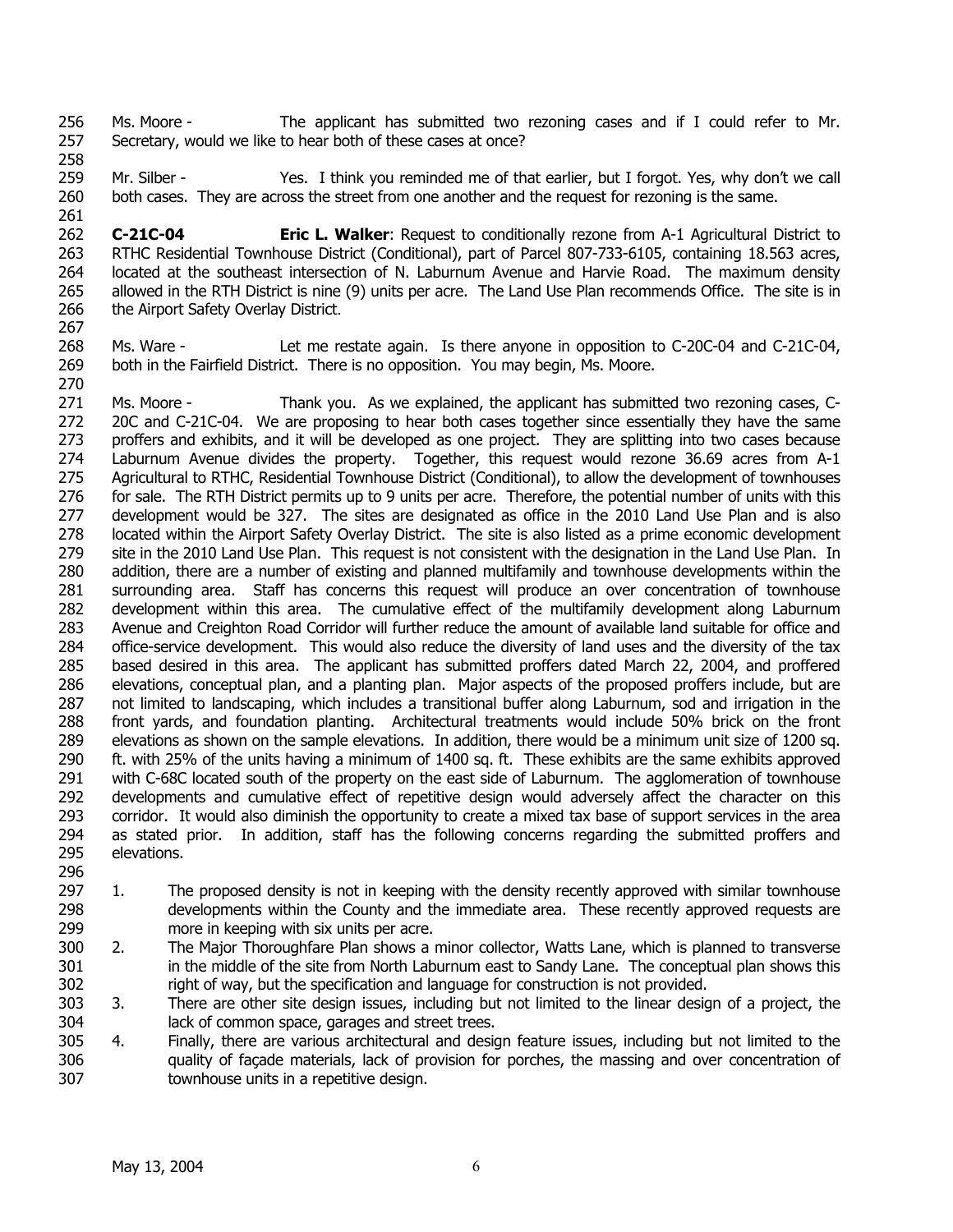308 309 310 311 5. It should also be noted that student enrollment, especially at the secondary level, is nearing capacity. Henrico County Public Schools Department of Research and Planning states the schools in the district would accommodate the potential enrollment generated by this request, but the cumulative effect of growth in this area would require additional relief in the near future.

313 314 315 316 317 318 Overall, this plan is not in keeping with the Land Use Plan's designation for office, or as a prime economic development site. Given the number of existing approved pending multifamily developments in this area, the proposal would contribute to an over concentration of townhouse development. It could also set another precedent for more multifamily development in the area. In addition, the request the area is slated for is office uses. Therefore, staff cannot support this application and recommends denial of both C-20C-04 and C-21C-04. This concludes our presentation. I'd be happy to answer any questions you may have.

320 321 Ms. Ware - Are there any questions for Ms. Moore from the Commission? Mr. Archer, would you like to hear from the applicant?

322 323

312

319

Mr. Archer - I think the applicant wants to speak.

324 325 326 327 328 329 330 331 332 333 334 335 336 337 338 339 340 341 342 343 344 345 346 347 348 349 350 351 352 353 354 355 Mr. Jim Theobald - Good evening, Madam Chairman, ladies and gentlemen. My name is Jim Theobald and I am here this evening on behalf of Mr. Eric Walker. Mr. Walker is in business with Bob Atack's son. They trade under the name of Atack-Walker Construction and Mr. Walker is the applicant in this case. These cases have obviously not found favor with staff and, frankly, not with our meetings with Mr. Archer nor discussions with Mr. Thornton. So why are we still here presenting this case? Well, Mr. Walker believes that these cases have merit and they deserve at least to be discussed, rather than just withdrawing the case and going home. The Land Use Plan for this area suggests that office use is appropriate and it has for some time, and yet we have never seen any demand for office use in this portion of Laburnum Avenue, and I doubt seriously that any of us would invest in property there for office development. The demand, however, in that area is for owner-occupied affordable housing. Affordable housing in these times is anything but affordable, based on what we all paid for our first homes, but the demand exists for people trying to buy their first owner-occupied residence. Mr. Walker, in the best tradition of capitalism, is attempting to fill that need in the east end and on Laburnum Avenue and obviously on a proffer along the way. He has provided a number of substantial proffered conditions, which are an effort to mirror the case that Bob Atack tried and that was approved next to Kingspoint Apartment. Those proffers include significant landscaping along Laburnum Avenue and if you look at the map provided you will see the amount of frontage that these two parcels constitute is significant and since every place is a gateway to somewhere in Henrico County, this would provide a significant piece of landscaping and aesthetic enhancement to this part of Laburnum Avenue. He has proffered at least 50% of the front shall be brick. He has proffered the same elevations as in the case approved again next to Kingspoint Apartments. He has proffered the size of the units to be somewhere between 1200 and 1400 square feet in size with guarantees on percentages of those. He has also offered sidewalks, sodded yards, sound suppression standards, passive recreational amenities as well as curb and gutter. I submit to you that the Land Use Plan designation in this area is just not realistic. The market really ought to dictate what occurs on this site. These cases are consistent with other development in that area and I think it is obvious that they exceed the quality of many of the existing developments in that area, if not all. Often we pay homage to sprawl, but we refuse to embrace density. We also salute the notion of affordable housing, but we eliminate small lots in our ordinances and we push bigger and bigger lots and bigger and bigger homes. These cases have merit if not perhaps in the world of Planning, then perhaps in the world in which we really live. I very much appreciate your consideration of these points and I'd be happy to answer any questions.

- 356 Ms. Ware - Any questions for Mr. Theobald from the Commission?
- 357 358 Mr. Theobald - Thank you.
- 359 360 Ms. Ware - Thank you.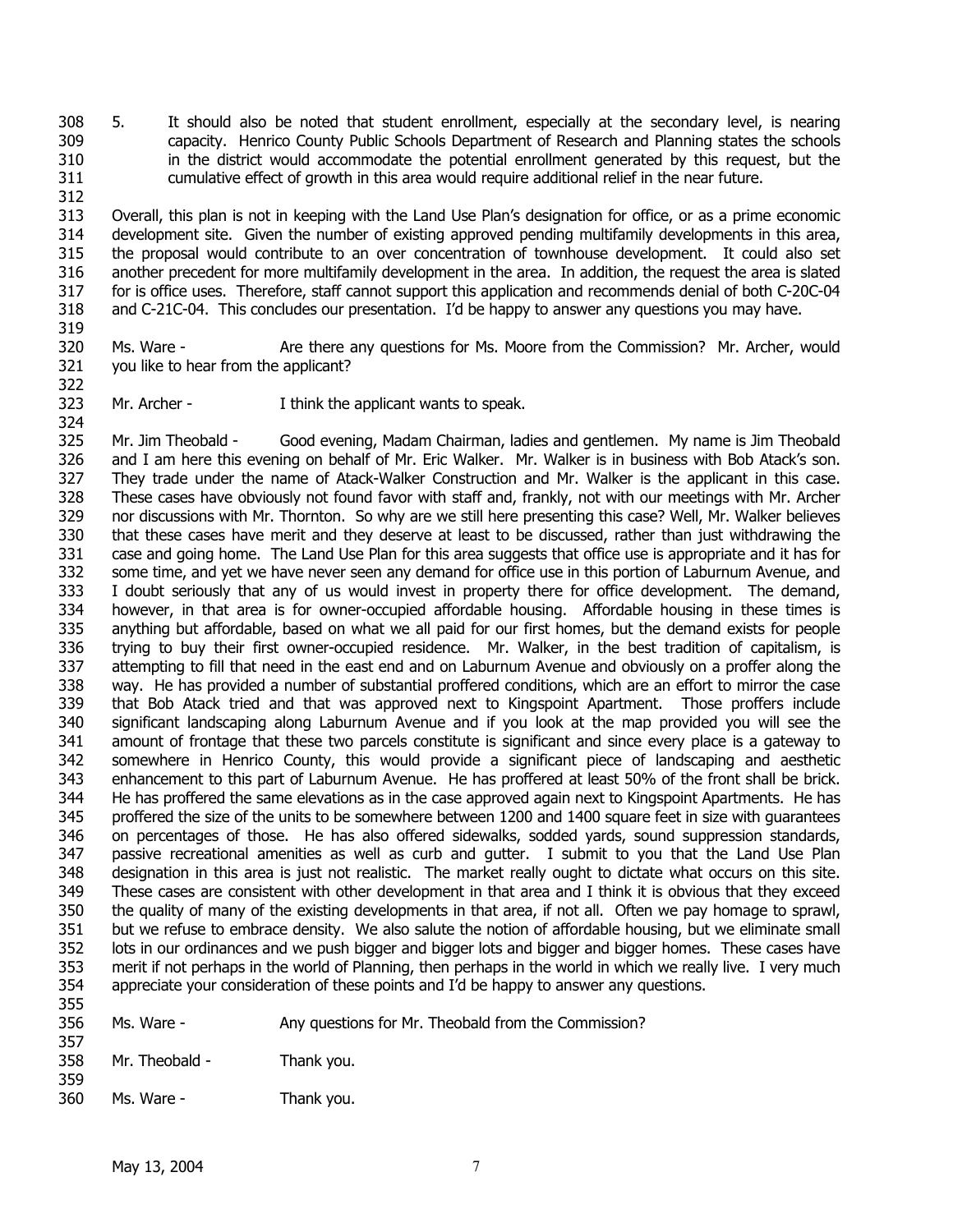362 363 364 365 366 367 368 369 370 371 372 Mr. Archer – We have had several discussions on this and we have met with Mr. Walker last week, but in any event I think this case has, my objection to the case has less to do with the townhouses themselves than the fact that Ms. Moore indicated in her report. We have in this area simply been inundated with townhouses and other multifamily-type residences, and I call your attention to Page 3, the third paragraph, bottom line, some of the projects that Ms. Moore mentioned and this project would equal to 813 townhouse units and 176 condominiums, and many of these projects have not been undertaken yet, so we don't really know what it is going to look like when it all shakes out. Did everybody hear what I said? Cause if you didn't I have got to say it again. In any event, based on the fact that there is very little office or office/service space in that particular area now and the fact that we will have this abundance of townhouse units, I think it would be somewhat unreasonable to approve another request for townhouses, so based on that, my recommendation to the Board would be that these two cases be denied.

373 374

375

Mr. Archer - My recommendation for Case C-20C-04 is for denial.

376 377 Mr. Vanarsdall - Second.

378 379 Ms. Ware - Motion made by Mr. Archer and seconded by Mr. Vanarsdall. All in favor say aye. All opposed say no. The motion passes.

380 381 **REASON:** Acting on a motion by Mr. Archer, seconded by Mr. Vanarsdall, the Planning Commission voted 5-0 (one abstention) to recommend that the Board of Supervisors **deny** the request because it does not conform to the recommendations of the Land Use Plan nor the Plan's goals, objectives and policies and would set an adverse zoning and land use precedent for the area. 382 383 384 385

386 Mr. Archer - My recommendation for Case C-21C-04 is for denial.

388 Mr. Vanarsdall - Second.

390 391 392 Ms. Ware - Motion made by Mr. Archer and seconded by Mr. Vanarsdall. All in favor say aye. All opposed say no. The motion passes.

393 **REASON:** Acting on a motion by Mr. Archer, seconded by Mr. Vanarsdall, the Planning Commission voted 5-0 (one abstention) to recommend that the Board of Supervisors **deny** the request because it does not conform to the recommendations of the Land Use Plan nor the Plan's goals, objectives and policies and would set an adverse zoning and land use precedent for the area. 394 395 396

397

387

389

# 398 **Deferred from the April 15, 2004 Meeting:**

399 400 401 402 403 404 405 **C-18C-04 Gooss & Associates, AIA:** Request to conditionally rezone from R-3 One Family Residence District and B-1 Business District to B-1C Business District (Conditional), Parcels 829-715-3035, 829-715-4034, and part of Parcel 828-715-8918, containing 0.71 acre, located at 325 and 335 E. Williamsburg Road (U. S. Route 60) approximately 100 feet west of East Lake Drive. A restaurant and shops are proposed. The use will be controlled by proffered conditions and zoning ordinance regulations. The Land Use Plan recommends Commercial Concentration and Suburban Residential 2, 2.4 to 3.4 units net density per acre. The site is in the Airport Safety Overlay District.

406

407 408 409 Ms. Ware - Is there any opposition to Case C-18C-04 in the Varina District? There is no opposition. Good evening, Mr. Bittner.

410 411 412 Mr. Bittner - Good evening, Ms. Ware. The 2010 Land Use Plan recommends most of this site for Commercial Concentration. The applicant has proffered a modern building elevation that is generally attractive in design.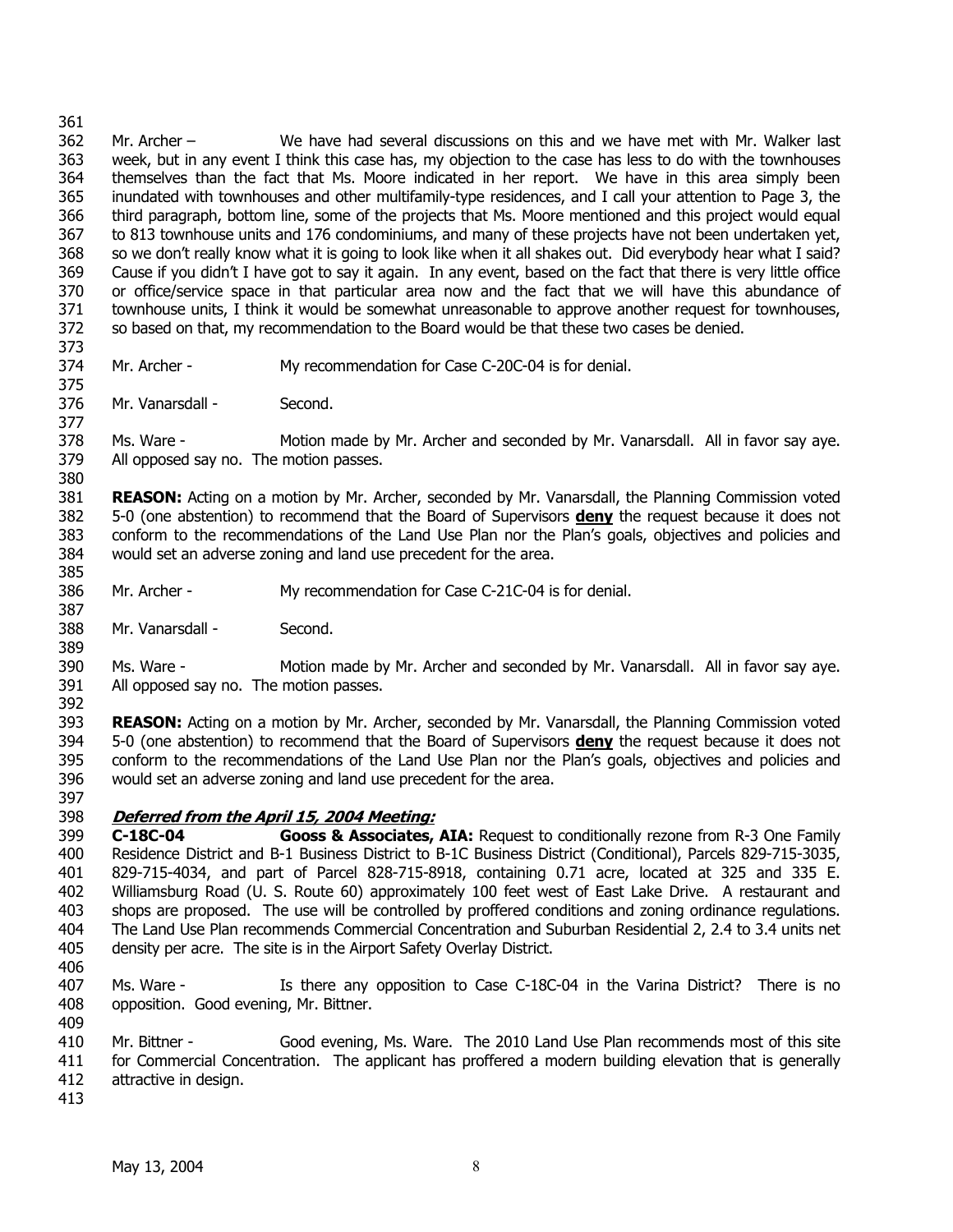417 418 419 420 421 422 423 424 425 426 427 428 429 430 431 432 433 434 435 436 437 438 439 440 441 442 443 444 445 446 447 448 449 450 451 452 453 454 455 456 457 458 459 460 461 462 463 464 465 because they were submitted today. These revised proffers include: • No more than one-quarter of the required parking spaces to be in front of the building; • A pedestrian sidewalk, bench and waste receptacle along Williamsburg Road; • Lighting consistent with the recommendations of the Sandston Area Study that will minimize glare on the residential properties to the rear; The prohibition of several uses including check cashing/payday loan establishments; child care centers; adult novelty stores; and convenience stores; and • Screening equivalent to the ten-foot transitional buffer along the rear of the property. In addition to these, staff believes the applicant should consider complying with the following items also recommended by the Sandston Area Study: • Utilizing a traditional architectural style more in keeping with the area; • Locating all of the parking behind the structure or if need be beside, but not in front of the structure; and • Providing screening equivalent to a transitional buffer 25 along the adjacent residential neighborhood to the rear. If the applicant could address the concerns outlined tonight, staff could fully support this request. This concludes my presentation. I would be happy to try and answer any questions you may have. Ms. Ware - The Are there any questions for Mr. Bittner? Mr. Jernigan - Mr. Bittner, item  $#1$  said there would be no more than  $\frac{1}{4}$  of the required parking. The building was moved up, so there won't be any parking in the front. One of the things that was in the staff report before that you wanted moved, so everything in front of the building will be landscaped. So, item #1 actually will go away. Mr. Silber - Item No. 1 is a proffered condition, so you may be recommending this case without proffer No. 1, Mr. Jernigan. Mr. Jernigan - Well, yes. I mean, in the original staff report the building was set back and one of the things that staff wanted was to move the building up 25 feet. Mr. Silber - Right. I understand, but from a procedural standpoint, the applicant will have to delete that proffer or else you can recommend it to the Board without that proffer. Mr. Bittner - The building could be located with no parking in front under this proffer, because it says no more than  $\frac{1}{4}$ , so 0 is less than  $\frac{1}{4}$  and would comply with the proffer. Mr. Silber - By deleting that proffer, it furthers the staff's objective. Mr. Bittner - Yes, it does. Ms. Ware - So, let me get this straight. The building has been moved up close enough to the street so that there could not be any parking.

It is important to note the location of this site within the Sandston Special Strategy Commercial Area. As a result, staff suggests the applicant comply with as many of the Sandston Area's strategies as possible. To that end, the applicant has submitted revised proffers, which would require waiving of the time limit

414 415 416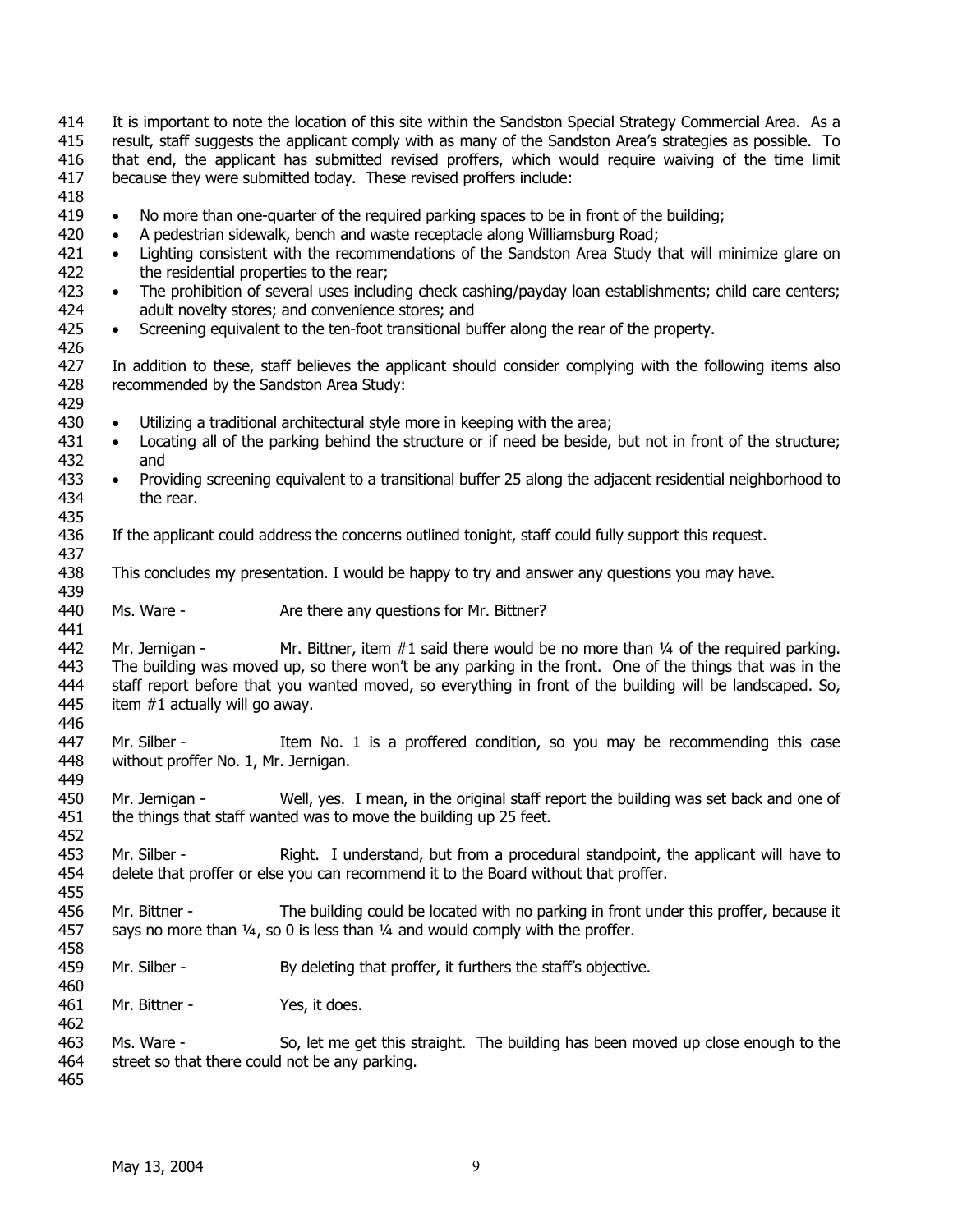466 467 468 469 470 471 472 473 474 475 476 477 478 479 480 481 482 483 484 485 486 487 488 489 490 491 492 493 494 495 496 497 498 499 500 501 502 503 504 505 506 507 508 509 510 511 512 513 514 515 516 517 Mr. Bittner - That is right. I talked with Ted McGarry in the Planning office, who is working on a plan of development, which is coming up at your May 26 meeting, and he told me yes, that right now the intent is to move the building up as close to Williamsburg Road as possible. The exact location and exact depth off of Williamsburg Road has not yet been determined, but that will be done soon. So, again, from a procedural standpoint, leaving that proffer in will not prevent that from happening. Taking it out would further… Mr. Jernigan - That is fine. We will just leave it in. Ms. Ware - And you don't want a proffer that would say there will be no parking. Mr. Silber - The Could be modified to say that. Ms. Ware - There will be no parking in front of the building. And then there wouldn't be a question. Mr. Jernigan - We will ask the applicant when he comes up. He can clear that up. And he is proffering putting a 6 foot fence on the back. And what did you want? You wanted a 25-foot buffer and then a 10-foot area? The 25-foot… Mr. Bittner – We suggested a buffer equivalent to a transitional buffer 25 as defined in the zoning ordinance. And that would permit some deviations and alternatives, fencing options to reduce the width. Right now they are proffering a 10-foot transitional buffer, which the standards are lower than a 25, but it is still a buffer along there. Mr. Jernigan - But 10-foot is Code? Mr. Bittner - Yes. Ms. Ware - But what you are suggesting is perhaps changing the fence type or height and increasing the planting in order to create the buffer. Is that what you…. Mr. Bittner - We are suggesting the standards of a 25-foot transitional buffer. They have proffered a 10-foot transitional buffer. Ms. Ware - With the fence. Mr. Bittner - Yes, with the fence. Mr. Jernigan - OK, thank you, Mr. Bittner. Ms. Ware - Would you like to hear from the applicant now? Mr. Jernigan - Yes, please. Mr. Larry Gooss - Madam Chairman, I am Larry Gooss with Gooss and Associates. I guess to address the first question, the first proffer, we did move the building forward to approximately the 25 foot line. At this point it is not an exact measurement and that is why the quota of the required parking statement was left in as part of the original proffers. There may be one or two spaces to the side that someone could define as being in front of the building, so I think it actually is not bad to keep that in. The intention is not to put the parking in front, but to put it at 25 feet.

518 Ms. Ware - Theed a little explanation on side being front.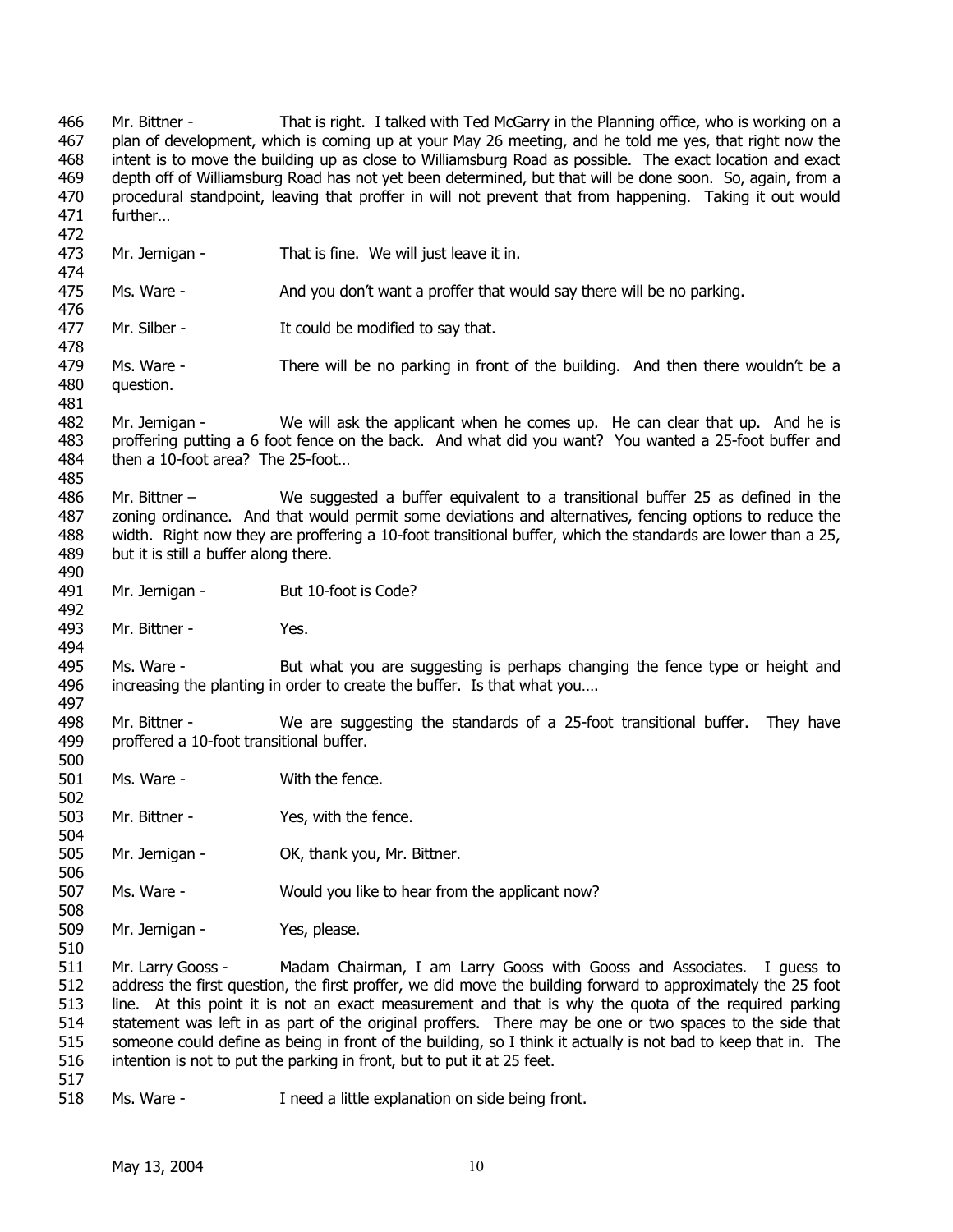519 520 521 522 523 524 525 526 527 528 529 530 531 532 533 534 535 536 537 538 539 540 541 542 543 544 545 546 547 548 549 550 551 552 553 554 555 556 557 558 559 560 561 562 563 564 565 566 567 568 569 570 571 Mr. Gooss - Williamsburg Road being the front façade? Mr. Silber - I think that is a good point. Mr. Jernigan - Of course, now, that is the first drawing. The building has moved up. Actually, the front yard would be anything in front of the front, whether it is on the side or not. We will leave that like it is and that will cover us up. Mr. Gooss - One would normally interpret that as a line across in front of the building. The other we have with the constraints of the site and the additional parking required for the restaurant use, the 10 ft. buffer is what we need to stick to. We would love to give more of a buffer in the back, but we just don't have the depth in the site to accommodate that. Mr. Silber - **OK, let me ask you this question and maybe you have already given it some** thought. When staff was saying a 25 ft. buffer, the code allows for a fence in that buffer to allow the reduction in that vertical space. For example, with a 6 ft. fence you can reduce the buffer by twice the height of the fence, so you can reduce the 25 feet down to 13 feet. Mr. Gooss - We just don't have the space. Again, I would love to be able to accommodate that. Mr. Marshall - I thought it was a planting issue, that they wanted the 10 foot to stay, but they wanted planting to the equivalent of a 25 foot. Mr. Silber - I think if I heard Mr. Bittner... Mr. Jernigan - I think Mr. Bittner wanted the 25-foot. Mr. Marshall - He wanted the planting... Mr. Jernigan - OK, but that was what I was saying. The plantings of a 25-foot in the 10-foot buffer. Mr. Marshall - Yes, that is what I think Mr. Bittner was talking about. Mr. Jernigan - You want the 25-foot plantings in the 10-foot buffer? Mr. Silber - I stand corrected. What staff is asking for additional landscaping within this 10foot area. Mr. Gooss - And the further, I guess the final, what we believe we can provide, and I am not going to get the wording exactly correct, but in a 10-foot transitional buffer, but if we have a 6-foot fence, we can actually reduce that 10-foot depth by approximately three feet, about half of the height of the fence, which brings it down to 7 foot, with plantings. Mr. Silber - The minimum that you would be able to provide would be 10 feet. Within the 10 feet you would have to erect your fence. Mr. Gooss - All right. I stand corrected. Mr. Jernigan - What it is, it was supposed to be 25 and with the fence you can reduce it half, which brings it down, and I think he calculated 13. What we are looking for is the difference between a 10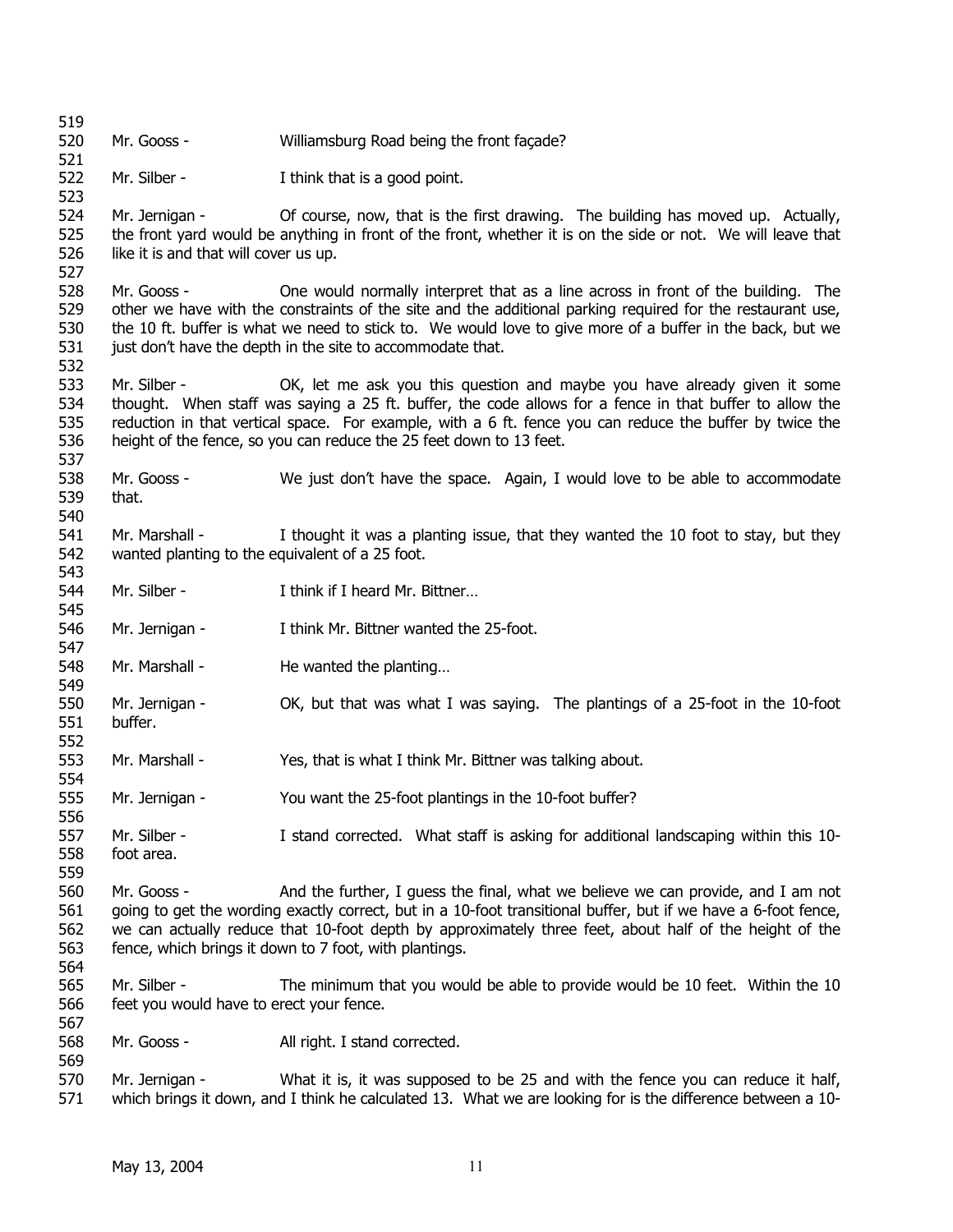572 573 foot plantings and 25 foot. Instead of having two trees, you may have three trees, and instead of three shrubs you may have five shrubs. Are we OK with that?

- 574 575 Mr. Gooss - Yes, that is no problem at all.
- 576 577 Mr. Jernigan - All right. That is all I have.
- 578 579 Ms. Ware - The Are there any more questions? Thank you.
- 581 Mr. Jernigan - All right. This case was deferred last month because...
- 582 583 Mr. Marshall - Are we going to have to add that as a condition now? The 25-foot plantings?
- 585 586 587 Mr. Silber - **He will need to amend his application or proffer form by adding that in now or else** Mr. Jernigan could recommend this forward with him correcting that before the Board takes action.
- 588 589 Mr. Jernigan - Well, I think he proffered that he is willing to do that, so what we will do is, we can just add that in as a proffer now.
- 591 592 593 Mr. Silber - He needs to write that in the file. The proffered condition that he is offering is not like a condition that you can write yourself.
- 594 Mr. Jernigan - I know. He is offering it. But does he have to write it down before we vote on it?
- 596 Mr. Silber - I would prefer that he did that.

598 599 600 601 602 603 604 605 606 Mr. Jernigan - CK, can you do that Larry? Just see Mr. Bittner and on the form they will write down it will be the 25 foot planting in the 10 foot buffer. OK. On this case, like I said, this was deferred last month and there was a discrepancy because of the Sandston Study on the building design. I spoke with the applicant and after reviewing the case, this building definitely is an asset to the Sandston community. It may not fall in line with the Sandston study, but in this zoning case, this property is already zoned business. The only piece of property that is being zoned is a small area right in the back for parking. By right, they could build and not come for a rezoning case, but I think the building looks good. They have met all of the proffers. They have given us the proffers that staff requested, so with that I am going to make a motion to waive the time limits on case C-18C-04.

- 608 Mr. Marshall - Second.
- 609 610 611 Mrs. Ware - Motion made by Mr. Jernigan and seconded by Mr. Marshall. All in favor say aye. All opposed say no. The motion passes.
- 612

616

618

607

580

584

590

595

- 613 614 The Planning Commission voted to waive the time limits on Case C-18C-04, Gooss and Associates.
- 615 Mr. Jernigan - And with that I will move for approval of Case C-18C-04, Gooss and Associates.
- 617 Mr. Marshall - Second.
- 619 620 Ms. Ware - Motion made by Mr. Jernigan and seconded by Mr. Marshall. All in favor say aye. All opposed say no. The motion passes.
- 621 622 **REASON:** Acting on a motion by Mr. Jernigan, seconded by Mr. Marshall, the Planning Commission voted 623 5-0 (one abstention) to recommend that the Board of Supervisors **grant** the request because it continues a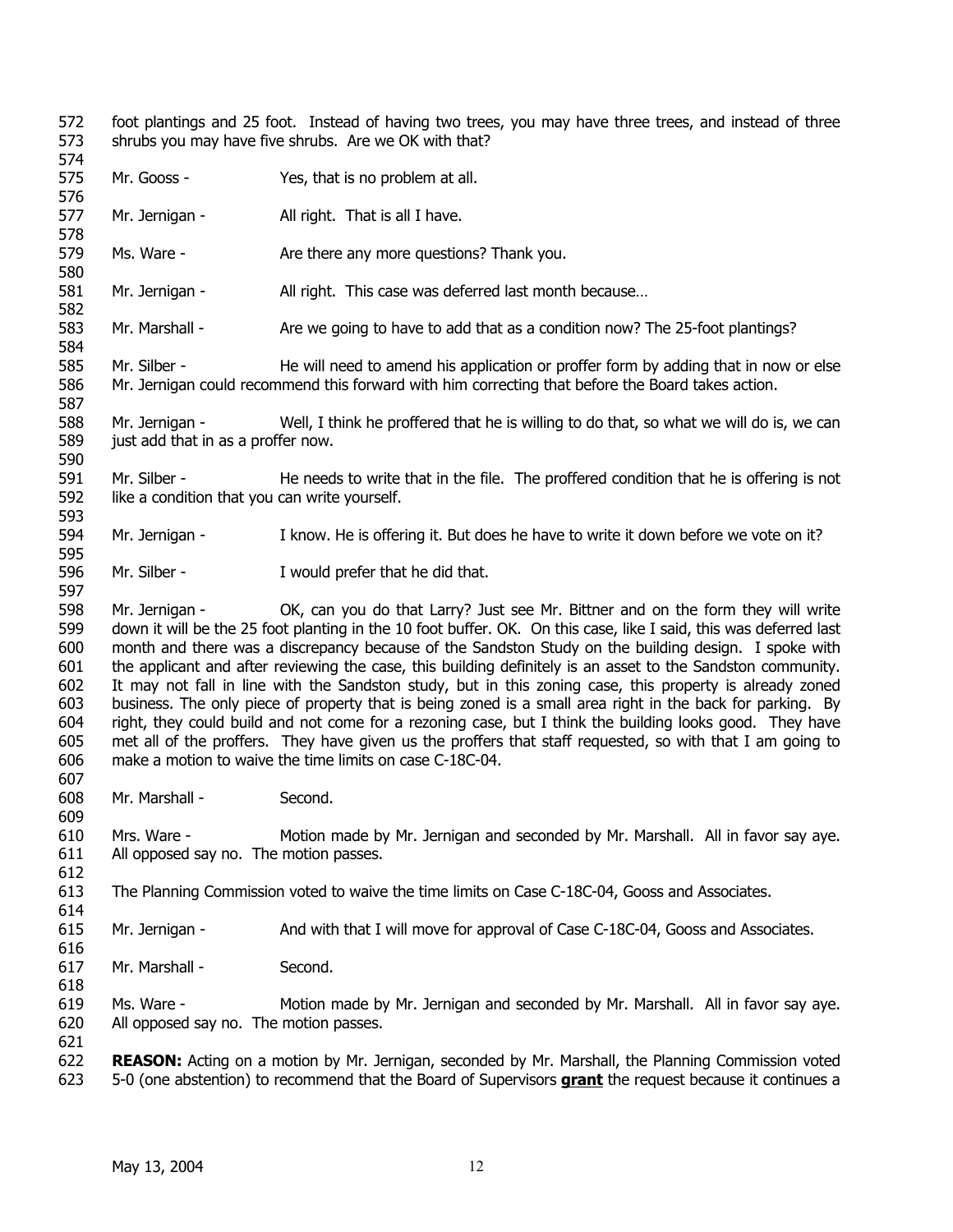624 625 form of zoning consistent with the area and it provides for a higher quality of development than would otherwise be possible.

626

632

640

646

650

652

656

658

661

665

627 628 629 630 631 **C-23-04 Eugene A. Peay III:** Request to rezone from B-1 Business District to R-3 One Family Residence District, Parcel 802-694-8618, containing 1.451 acres, located on the east line of Osborne Turnpike at its intersection with Wilton Road. A single-family residence is proposed. The R-3 District allows a minimum lot size of 11,000 square feet. The Land Use Plan recommends Suburban Residential 1, 1.0 to 2.4 units net density per acre.

633 634 Ms. Ware - Is there any opposition to C-23-04 in the Varina District? No opposition.

635 636 637 638 Mr. Bittner. Thank you. The land at this intersection has been zoned B-1 Business for many years. However, most of the properties have been grandfathered for use as single-family residences, a non-conforming use.

- 639 The original home on this site has been torn down, resulting in the loss of its non-conforming status.
- 641 642 The Zoning Ordinance does not allow non-conforming uses to be reconstructed. Nonetheless, a building permit for a new single-family residence was issued, and construction of that home is almost complete.
- 643 644 645 In an effort to bring the site into compliance with the County's zoning ordinance, the applicant has applied to rezone the property to R-3, One-Family Residence.
- 647 648 649 Given the residential use of most of the adjoining properties, approval of R-3 zoning for this site could be appropriate, especially since the 2010 Land Use Plan recommends residential development for this area. As a result, staff can support this request.
- 651 This concludes my presentation. I would be happy to try and answer any questions you may have.
- 653 Ms. Ware - The Are there any questions for Mr. Bittner?
- 654 655 Mr. Jernigan - I don't have any questions for him.
- 657 Ms. Ware - Thank you. Would you like to hear from the applicant?
- 659 660 Mr. Jernigan - I just want to ask him one question. Please come up, sir. Just state your name and address for the record.
- 662 663 664 Mr. Peay - My name is Robert Peay. I am the uncle of my nephew who is going to live in the property. The property has been in our family since 1890 something, and what happened was he didn't know that he shouldn't have torn the old house down prior to building the new one.
- 666 667 Mr. Jernigan - We are all right on that. I just want to ask you one question. You are going to put only one house on this property?
- 668 669 Mr. Peay - Che house.
- 670 671 Mr. Jernigan - OK, that is all I need to know.
- 672 673 674 Mr. Peay - It is a family piece of property and there had better not be anything else on it but this one house.
- 675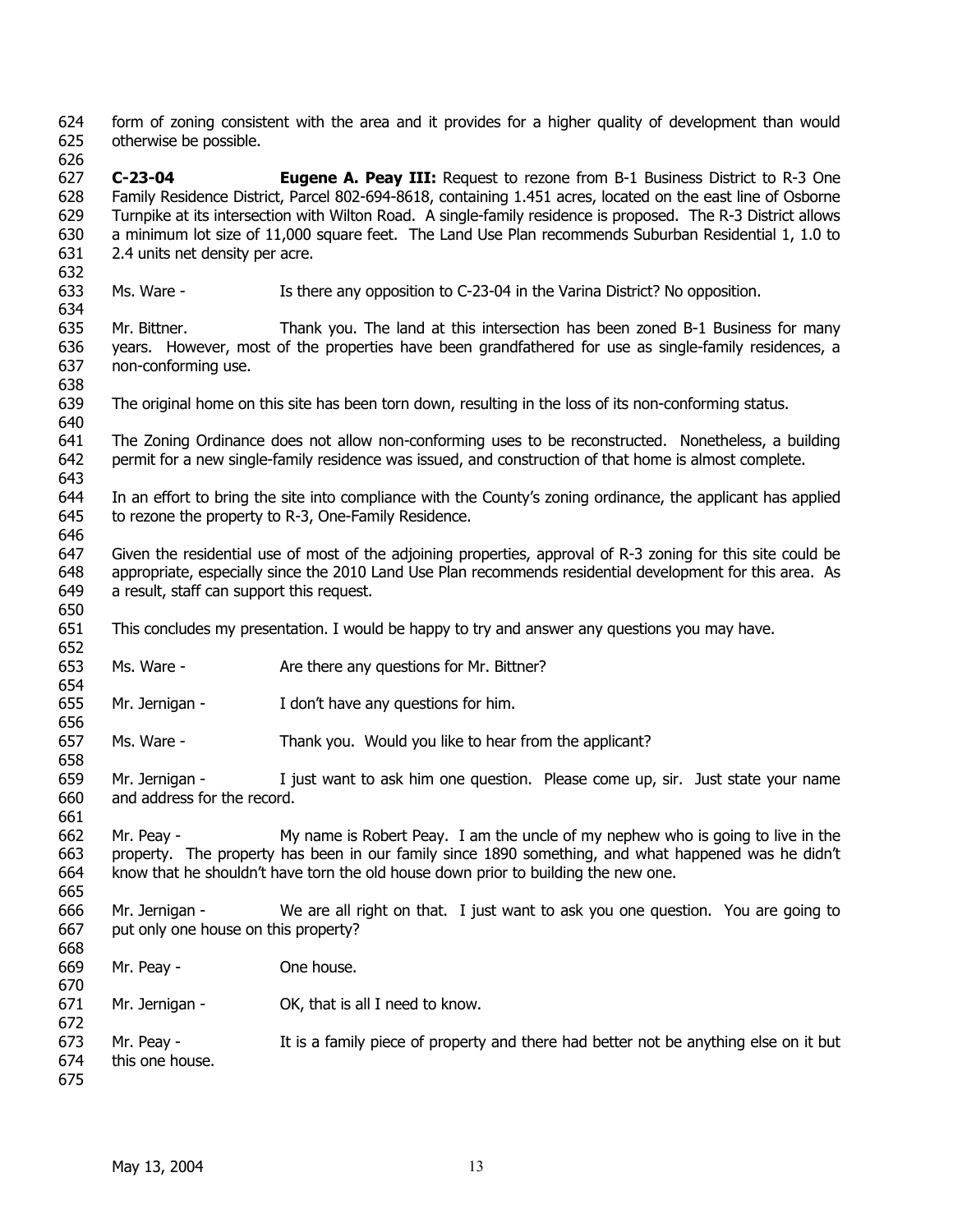676 677 678 Mr. Jernigan - Well, you built it in the middle of the lot, but I just wanted to make sure later you weren't going to come back. With what you are doing, I am OK with, but I just wanted to make sure you are not planning on putting another house in there.

680 Mr. Peay - No, sir.

682 683 684 685 686 687 Mr. Jernigan - OK, thank you. This is a pretty simple case. They tore a house down. They got a building permit to build another one and it slipped through the cracks. They didn't know it, so it was an honest mistake. They have stated for the record that they are not planning on building any other residences on here. It will be a one single-family dwelling, so with that I am going to move for approval of Case C-23-04 to the Board of Supervisors.

688 Mr. Vanarsdall - Second.

690 691 Ms. Ware - Motion made by Mr. Jernigan and seconded by Mr. Vanarsdall. All in favor say aye. All opposed say no. The motion passes.

693 **REASON:** Acting on a motion by Mr. Jernigan, seconded by Mr. Archer, the Planning Commission voted 5-0 (one abstention) to recommend that the Board of Supervisors **grant** the request because it reflects the type of growth in the area. 694 695

696

723

679

681

689

692

697 698 699 700 701 702 703 704 **P-4-04 Deborah Crowley for Omnipoint Communications CAP Operations LLC:**  Request for a Provisional Use Permit under Sections 24-95(a) and 24-122.1 of Chapter 24 of the County Code in order to allow construction of a 130' tall monopole communication tower with antennas at 130' RAD center and an unmanned communication equipment platform at its base, on part of Parcel 819-725-1866, containing a lease area of 4,500 square feet, located on the south line of Nine Mile Road (State Route 33) between Forest Avenue and Knight Drive. The existing zoning is M-1C Light Industrial District (Conditional). The Land Use Plan recommends Commercial Concentration. The site is in the Airport Safety Overlay District.

705 706 707 708 Ms. Ware - Is there any opposition to P-4-04 in the Varina District? No opposition. Mr. Bittner.

709 710 711 712 713 714 715 Mr. Bittner - Thank you again. The tower site is adjacent to the J and J Corporation, Newbridge Square Shopping Center on Nine Mile Road, and the parcel is M-1C and designated commercial concentration on the 2010 Land Use Plan. The tower is somewhat close to residentially zoned property to the south and east. However, the tower meets required setbacks to these areas. Due to the combination of existing walls, fences, and mature trees, the base of the tower and related equipment would be largely screened from view from adjacent properties and rights-of-way.

716 The applicant has provided staff with sufficient information to evaluate this request including:

- a "letter of intent" to provide for the collocation of additional providers;
- a site plan demonstrating this request would meet setback requirements; and
- evidence there were no alternatives for collocation in the vicinity of this tower.
- 722 In summary, this site is not objectionable for a tower, and staff recommends approval of this application.

724 This concludes my presentation. I would be happy to answer any questions you may have.

725 726 727 728 Ms. Ware - Are there any questions for Mr. Bittner? No. Do you need to hear from the applicant?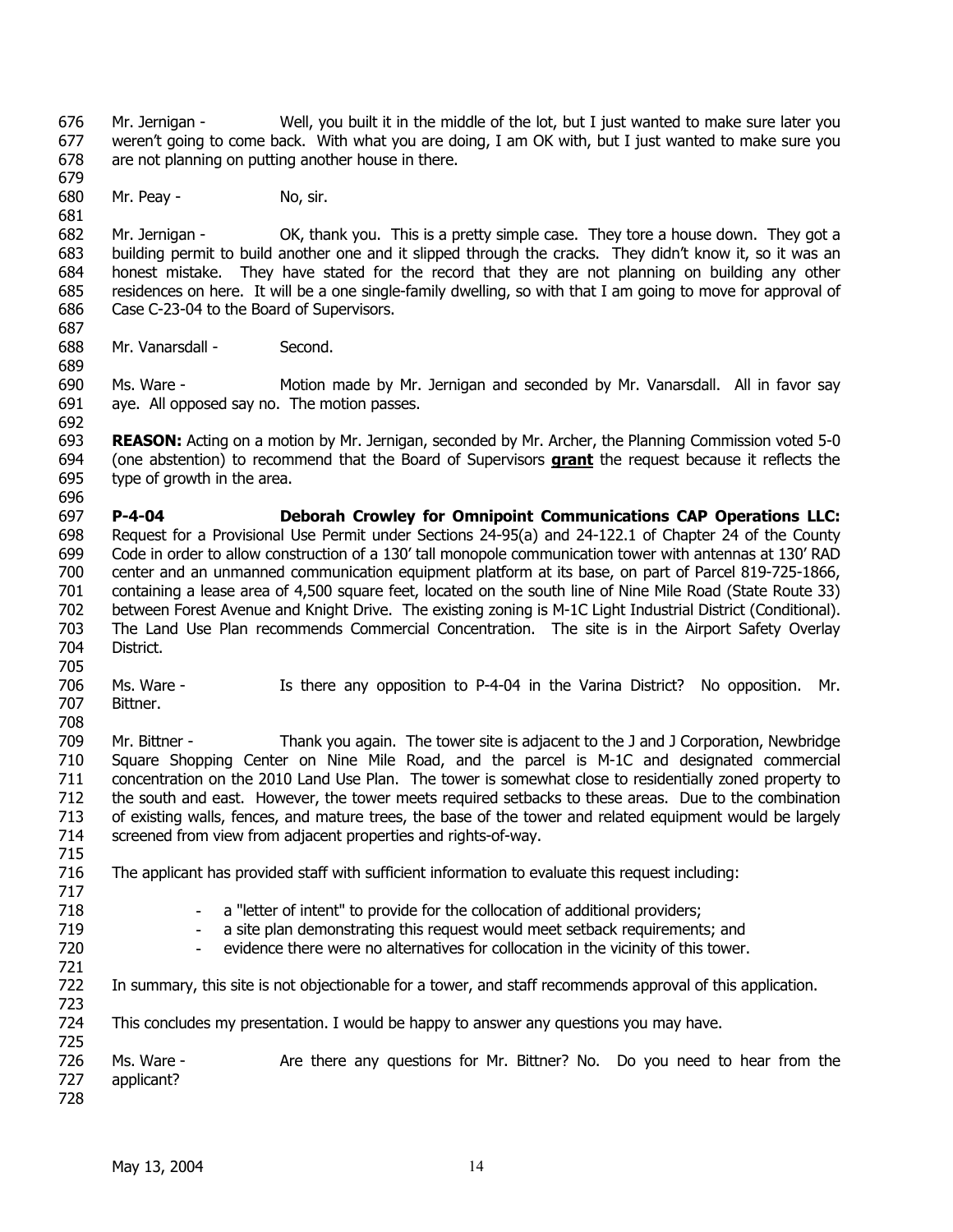- 729 730 731 732 733 734 735 736 737 738 739 Mr. Jernigan - Not really. This is in an industrial area. We don't have any houses close by. I feel this is proper. This is a good spot for a tower. We have these apartment over here, but they are out of the range. They met the distance requirements. So, with that I will move for approval of P-4-04, Omnipoint Communications CAP, to be sent to the Board of Supervisors. Mr. Archer - Second. Ms. Ware - Motion made by Mr. Jernigan and seconded by Mr. Archer. All in favor say aye. All opposed say no. The motion passes. **REASON:** Acting on a motion by Mr. Jernigan, seconded by Mr. Archer, the Planning Commission voted 5-0
- (one abstention) to recommend that the Board of Supervisors **grant** the request because it would provide added services to the community and would create little or no impact on residential areas. 740 741 742
- 743 744 745 **RESOLUTION:** Henrico Government Center Expansion Site – Substantially In Accord with the County Comprehensive Plan (Brookland District)
- 746 747 748 Mr. Silber - This requires a Substantially in Accord review by the Planning Commission recommendation to the Board of Supervisors, and action by the Board.
- 749 Ms. Ware - Good evening, Ms. Moore.
- 751 752 753 Ms. Moore - Good evening. Thank you, and also for the record we are quantifying this as Substantially in Accord 01-04.
- 754 755 756 757 At the request of the General Services Department, the Planning Office conducted a Substantially In Accord Study to determine whether the proposed site for the Government Center expansion is substantially reasonable in light of the Comprehensive Plan's recommendations for this area.
- 758 759 760 761 762 In March 2004, the County accepted the recommendations of Mosely Architects, who produced a study of the programmatic needs of the County government. In their report titled **Government Center Programming and Land Utilization Study**, they state population growth has caused increasing demand for services provided by the agencies occupying the Juvenile and Domestic Relations Court and the Human Services Building.
- 763

764 765 766 767 768 The operational requirements for space in these buildings have evolved and both buildings have become inadequate in size and configuration. The long-term needs of these agencies are predicted to increase and adequate space must be available to accommodate the required expansion for operational needs. It should be noted the expansion would consist of administrative office uses and would not include an additional detention area for juveniles.

769

770 771 772 773 774 775 Other County agencies not located on the Government Center campus have also been similarly affected by the increased demand for services. One of the study's objectives was to develop a plan to accommodate these agencies' current and future facility needs. The study identified an opportunity to expand the government center on the east side of its current campus between Dixon Powers Drive and Staples Mill Road.

- 776 777 778 The proposed expansion area that requires a substantially in accord finding encompasses twenty-two parcels. It includes three parcels on the south line of E. Parham Road and extends south to encompass most of the area bounded by Dixon Powers Drive, Hooper Road, Willis Road and Staples Mill Road.
- 779
- 780 781 The subject area also includes three parcels on the south line of Willis Road adjacent to Bliley Funeral Home and the Human Services Building. The total acreage is approximately 22.75 acres.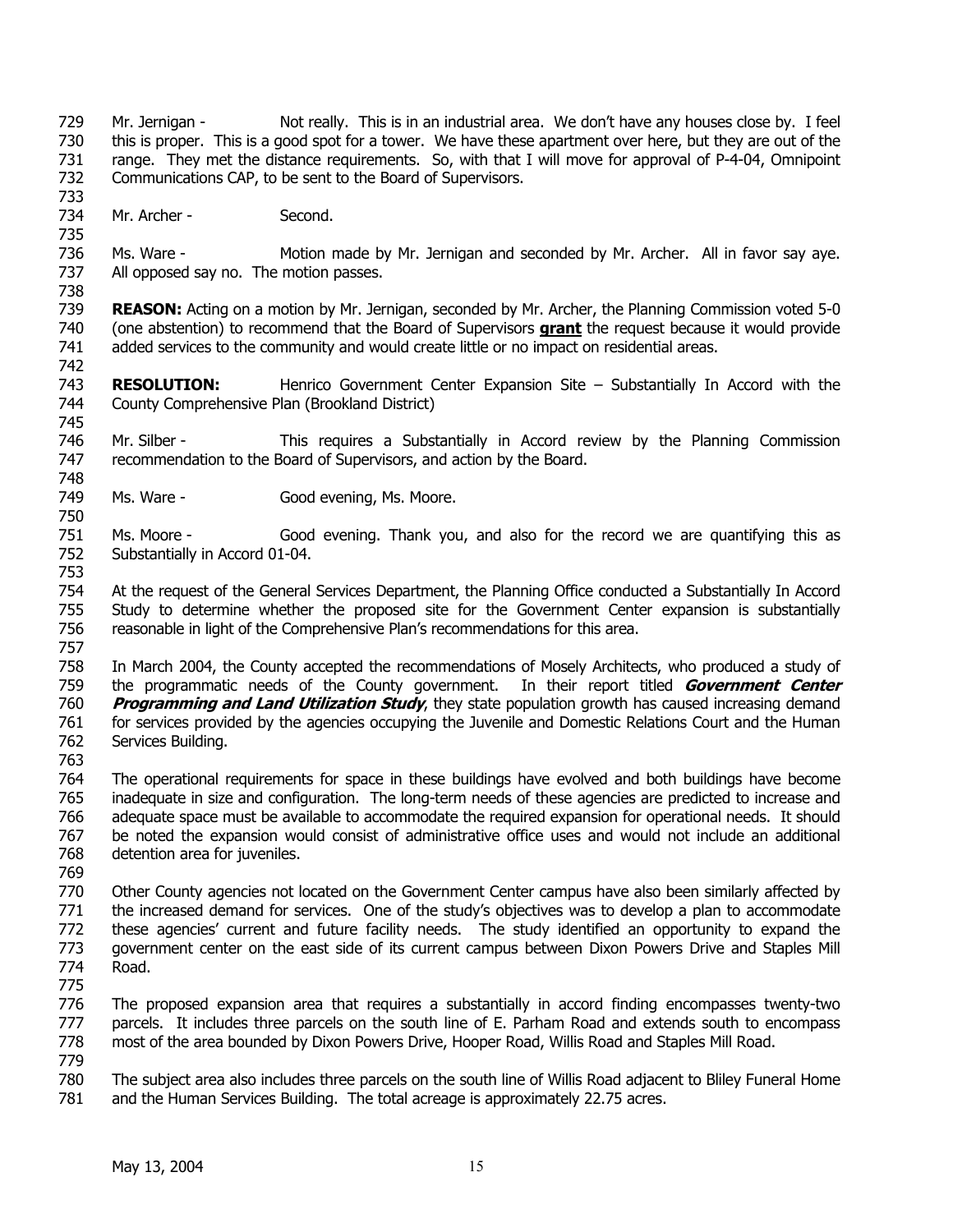805

814

816

819

824

826

- 783 784 The site is predominantly flat and includes vacant land and parcels with improvements. There are no known floodplains on the site or other topographical constraints that may hinder development.
- 785 786 787 788 789 The subject area is predominantly zoned R-3, One Family Residence District, which permits detached singlefamily homes. The area also encompasses land zoned O-2 Office District, O-2C Office District (Conditional) and B-2C Business District.
- 790 791 792 793 The 2010 Land Use Plan recommends Suburban Residential 1 and Office for the subject area. The parcels along the south line of E. Parham Road extending to the south line of Hooper Road are designated Suburban Residential 1. The remaining parcels to toward the south are designated Office.
- 794 795 796 Section 15.2-2232A of the Code of Virginia, requires government uses to be located in areas designated for Public Use, unless it can be determined the proposed uses are in substantially in accord with the Comprehensive Plan.
- 797 798 799 800 The proposed uses for the County Government will consist of administrative offices, which staff believes is in keeping with the portion of the area designated for Office in the 2010 Land Use Plan.
- 801 802 803 804 A small area on the north side of the subject site is designated for SR1; however, the development trends in the vicinity show a transition from residential to office uses. The presence of the existing Government Center also changed the landscape of this area, making residential development in this area less suitable or likely.
- 806 807 808 809 Given the changes in the land use trends over the years, the proposed expansion would be a cost effective and reasonable approach to continue to provide qualify facilities and services to the County's growing population in the future.
- 810 811 812 813 Staff has determined, use of the subject site for the proposed Government Center expansion is not in conflict with, or a significant departure from the Goals, Objectives and Policies of the Land Use Plan. In addition, the proposed location for the government expansion would be consistent with the development trends in the area and would support the goals and objectives of the Land Use Plan, including the goals to:
- 815 • maximize opportunities for service to the County's residents; and
- 817 818 • promote orderly growth and development of County facilities and services based on the needs of its growing population.
- 820 821 Therefore, staff recommends the Planning Commission approve the resolution to find the Government Center Expansion site is substantially in accord with the County's Comprehensive Plan.
- 822 823 This concludes my presentation, I would be happy to answer any questions you may have.
- 825 Ms. Ware - The Are there any questions for Ms. Moore?
- 827 828 829 Mr. Silber - We do have tonight Mr. Bill Smith who is with the County's Department of General Services and has more information and knowledge of this subject if the Commission has any questions of him.
- 831 832 Mr. Marshall - Do they have plans for the actual building for this site? Is that what we are seeing on there? Or is it just…
- 833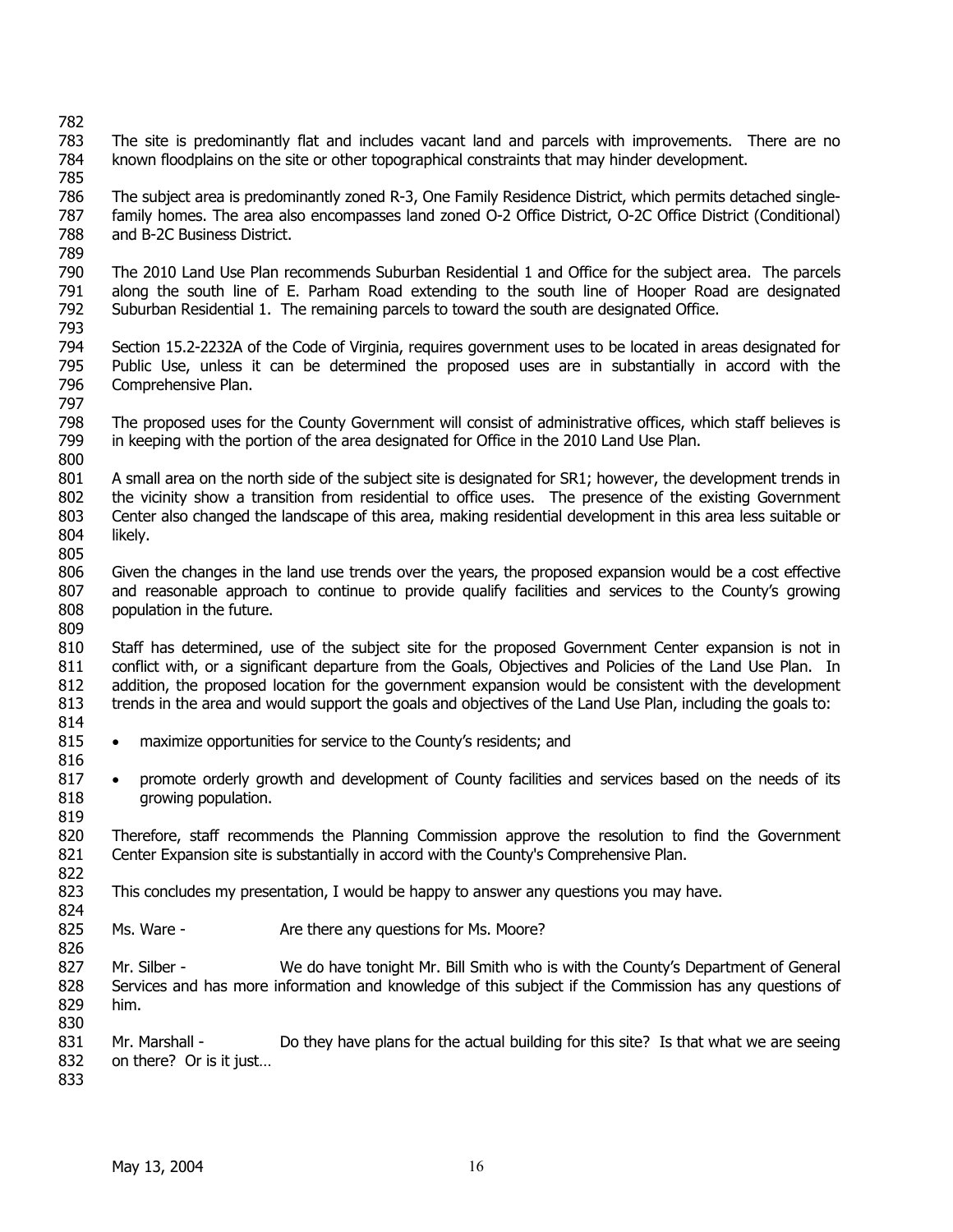834 835 836 837 838 839 840 841 842 843 844 845 846 847 848 849 850 851 852 853 854 855 Mr. Smith - My name is Bill Smith and I am with the Facilities Management Division of General Services. Mr. Marshall, the indication you see here is a land coverage plan. The way we started off with this project is we knew that we had crowded conditions and the buildings that we have at that edge, and we saw natural boundaries and natural expansion that could take place there. So, our problem was could we find out what we really needed. There are two things that are driving the train here, one is the Human Services Building, is about 30% short on space. The Juvenile Courts Building, JC&P, exclusive of detention, not fooling with detention, but the JC&P project has been expanded. It can be expanded to its ultimate size that we will need in 15 years. Beyond that it can't be expanded an inch, so it would be shortsighted to continue along that path. So, what we have done basically is we have identified about a 70,000 sq. ft. building. The round shaped building at the bottom is what we are calling a transition building. It is there because the ultimate uses of that building require loading capabilities. We have surplus sales. We have library use. We have community development ultimately going there. That is not its first use. Its first use is to take those people that are packed into the Human Services Building and move like Recreation and Parks over there, allowing us to work in Human Services. So, it is a programmed size building but it is not a designed building. Similarly, the larger building in the center of the site is about 100,000 feet, representing the ultimate size of the Juvenile Courts and Probation Facility, and what we would do with old JC&P, which was just expanded, that would become home then to the Recreation and Parks group, who we first move and temporarily house, and ultimately we would put them over there. So, it is a domino game that we'd have to play in order to create space to have space to move in. So, the actual design has not been prepared. The square footage is a very accurate programming forecast, and would take us 25 years, we believe.

#### 856 857 858 Mr. Vanarsdall - I have a question, Madam Chairman. Bill, usually on the schools and libraries, the final plans, I don't mean final plans but usually we don't have preliminary plans for those either until the land is acquired, do you?

860 Mr. Smith - No, sir.

859

861

863

866

868

870

875

878

862 Mr. Vanarsdall - That is what I thought. Thank you.

864 865 Mr. Smith - We would not want plans at this stage, anyway. We would to be found Substantially in Accord first. Then we would move on with that.

867 Mr. Marshall - Right. Then you start buying.

869 Ms. Ware - Any more questions for Mr. Smith from the Commission? Thank you.

871 872 873 Mr. Vanarsdall - I move to approve Substantially in Accord 01-04 with the attached Resolution prepared and submitted by staff. The attached Resolution is in this packet on the second page.

874 Mr. Marshall - Second.

876 877 Ms. Ware - Motion made by Mr. Vanarsdall and seconded by Mr. Marshall. All in favor say aye. All opposed say no. The motion passes.

#### 879 **APPROVAL OF MINUTES:** Planning Commission April 15, 2004

880 881 882 883 884 Mr. Archer - I have one correction, Mr. Secretary, on Page 24, Line 850, delete the word "is" in front of exacerbate.

885 Mr. Vanarsdall - You know business is slow when Mr. Archer has time to read all of these minutes.